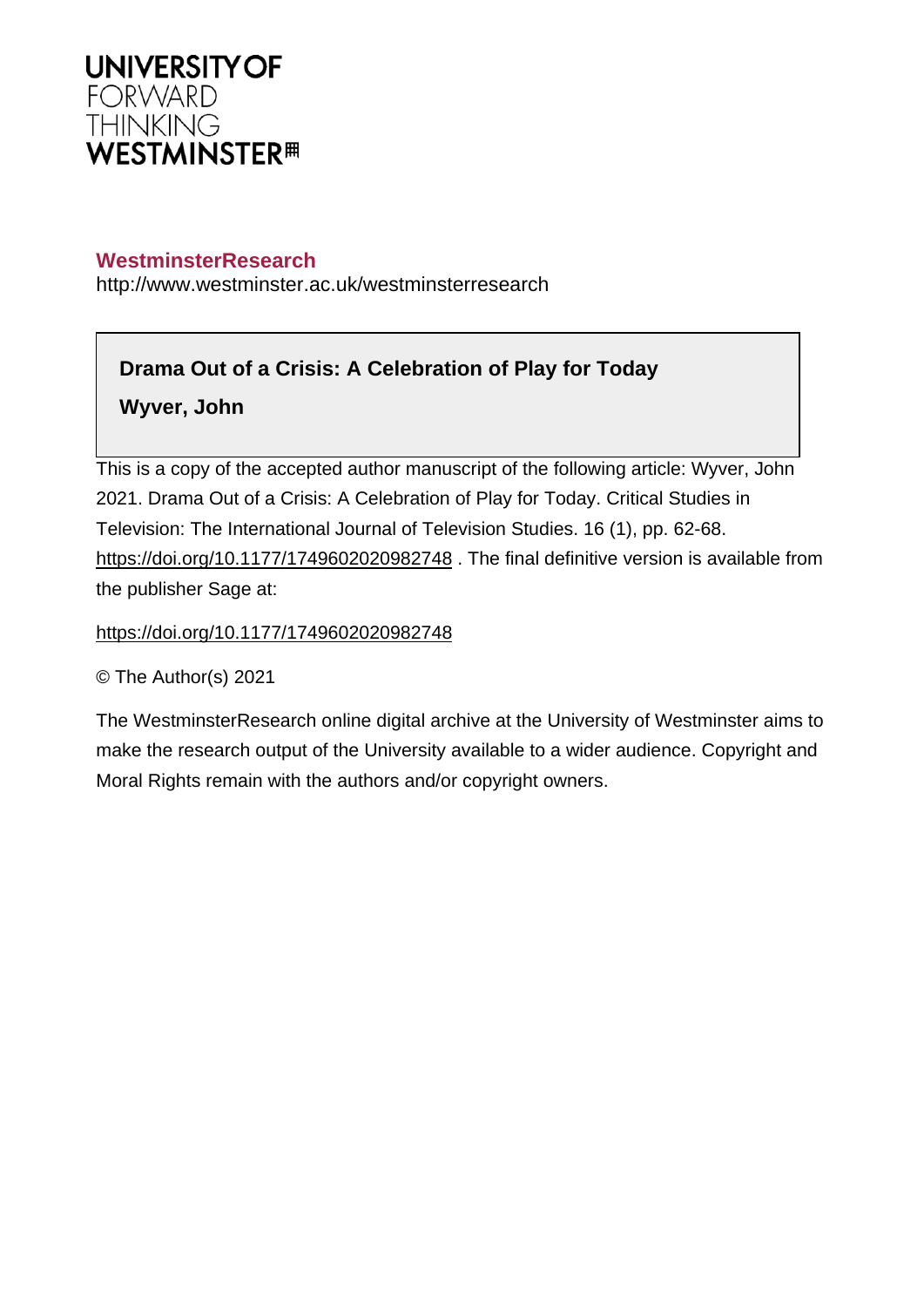#### **Drama Out of a Crisis: A Celebration of Play for Today**

John Wyver, University of Westminster / Illuminations

When BBC Arts invited me in February 2019 to produce a documentary to mark the fiftieth anniversary of Play for Today, BBC1's series of single dramas that ran from 1970 to 1984, I determined that I would ground the series in the social and political context of the time. I was also certain that the film must demonstrate a rigorous respect for the archival recordings of the series. But I wanted also to disrupt certain of the conventions of the classical talking-heads-and-clips format of programmes about film and television history. Following some fifteen months, on and off, of research and viewing, four days filming of interviews just before the Covid-19 lockdown in March, and a 10-week edit, the 89-minute Drama Out of a Crisis: A Celebration of Play for Today was broadcast on BBC Four on 10 October 2020.<sup>1</sup> The film has been well-received and it contributed to a cluster of anniversary activities including a run of BBC Four repeats, a BBC Canvas exhibition, the release of BFI Blu-ray box-set of seven Play for Today titles, a BFI Southbank series of screenings that was postponed and ultimately severely curtailed, and an online academic conference.<sup>2</sup>

Throughout the post-production process collaborations with editor Todd MacDonald and graphic designer Ian Cross were key to the final form of the documentary. As the three of us worked intensely with the stuff of television history, with the archival extracts in digital form, but also with photographs, production files and scripts, together with Radio Times billings and press clippings, and indeed with the memories of practitioners, the film increasingly came to foreground two closely related aspects of the materiality of television. As this essay details, Drama Out of a Crisis exposes the materiality of production processes, both nearly fifty years ago and today, at the same time as it showcases and manipulates the materiality of the archival traces left by Play for Today. I want also to make the case that, while demonstrating our continued respect for all that stuff, we succeeded, to a degree at least, in opening up the screen language of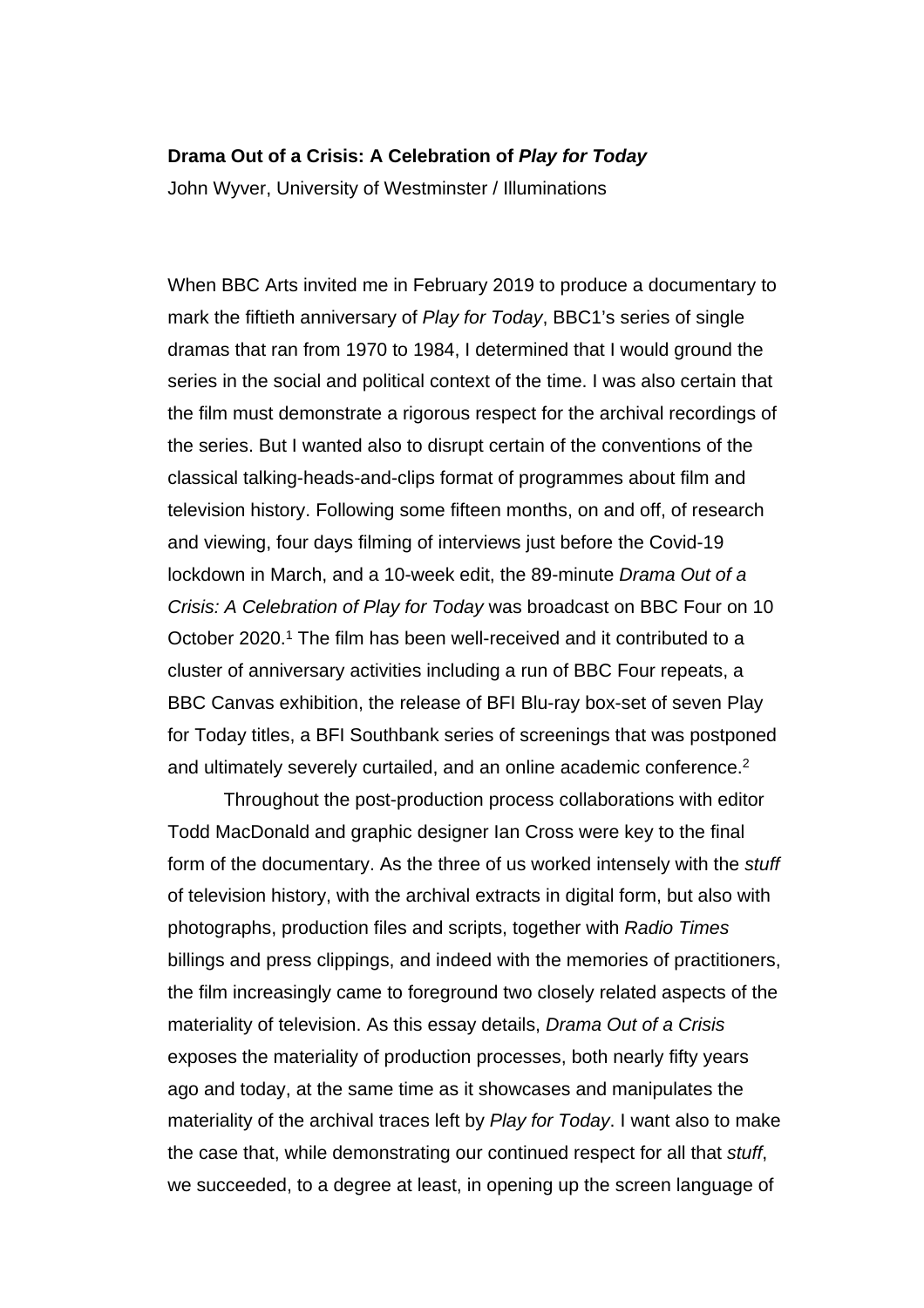documentaries about the past of the moving image so as to make what feels like a film for today.

#### **Out of the archive**

One of the challenges of Drama Out of a Crisis to the conventions of many historical documentaries is that it uses both moving image archive and stills in ways that are denser and richer than many historical documentaries. The film features an extensive range of elements, often using only a few frames from a programme, and it frequently employs split-screen techniques so that there are two, three or even more elements running simultaneously. At the same time a number of comparatively lengthy elements from key plays are included, and these run uninterrupted (and just as they are in the original, with no internal cuts) for two minutes or more.

At the start of my research I committed to trying to watch, so as potentially to choose clips from, each and every one of the some 270 extant Plays for Today<sup>3</sup>. While I fell short of achieving this I had watched more than 200 before finishing the documentary. One fundamental principle of working with extracts was the importance of retaining in the final film their original aspect ratio. All Plays for Today, whether made on film or tape, were shot and mastered with a 4:3 frame ratio. Almost all television today is made with a wider 16:9 ratio and far too often programme makers simply screen off the top and bottom of 4:3 material so that it fills the 16:9 frame. Situating 4:3 sequences in the centre of a 16:9 frame opens up empty areas to their left and right. To counter this graphic designer Ian Cross created a palette of 'textures' of subtle patterns and colours to fill these areas.<sup>4</sup>

Almost all of the moving image archive, from both the plays and films themselves and from contextual material illustrating social and political themes comes from BBC Archives.<sup>5</sup> It was a privilege being able to work so freely and so creatively with the rich resources of the BBC Archives, and the programme was able to take the form it does because of two operational databases that underpin the operation of BBC Archives.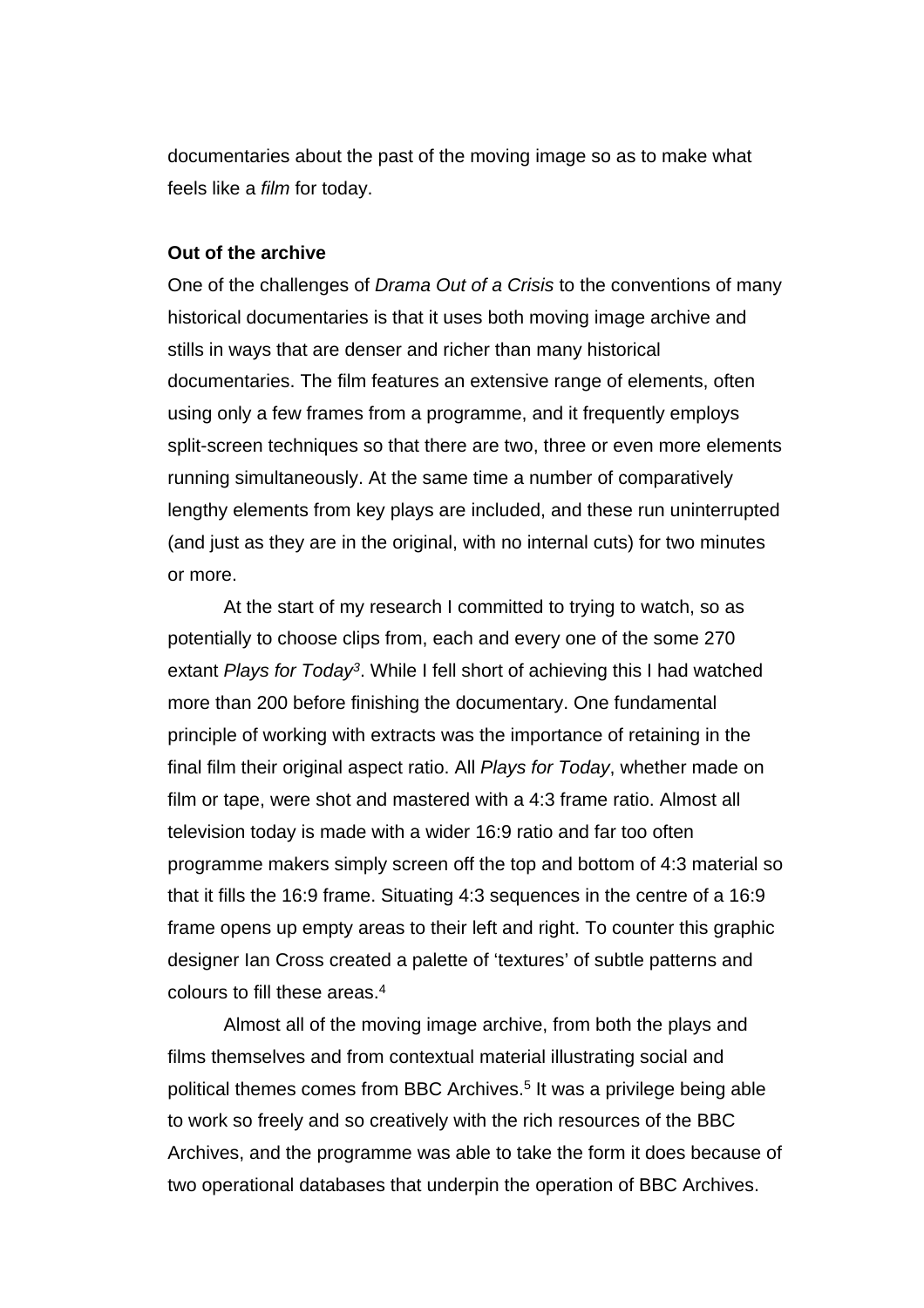The first of these is 'Archive Search' which indexes all of the existing materials and contains available metadata (of varying detail) and, where they exist, low resolution digital files (that is, of not sufficient quality to be broadcast) that can be directly downloaded by an authorised user. If a programme we wanted to view had not yet been digitised we were able to request this, and for tape masters the 'low res' was made in short order. For just a handful of dramas for which only film masters existed we needed to have made new high definition masters.

Equipped with the low res files we were able to begin to make choices of shots and sequences to edit with, and at this stage in the production process the other database, 'Digital Archive', proved to be transformative. Digital Archive facilitates the authorised user to access directly high resolution broadcast masters and either to download a very chunky file of a full programme or to identify via the interface a specific sequence and then to request just this part of the programme. Usually within a half hour or so you receive an e-mail with a download link for just the section you identified. For those of us old enough to have spent hours and days identifying clips that one wanted to be transferred from film to tape by 'papering up' film prints with slips inserted into unwieldy reels on a Steenbeck editing table this is a truly significant technological advance. Even in recent years ordering and securing archive clips from tape masters has been time-consuming and prone to error, so to work instantly on an automated system like this feels extraordinarily liberating.

Archive Search and Digital Archive combined meant that Todd and I could work with a far wider range of BBC archive than we might otherwise have had time and resources to do, and the visual style of the finished film was made possible and to a significant degree shaped by these forms of archive access. More obviously perhaps than in other contexts the archive here was far from a neutral repository but rather a creative collaborator. But it was not only archival access that made possible the style and approach of the programme possible. We were also able to work with such a range of images because, first, all of the films are owned by BBC Television and we had direct access to masters, and second, because the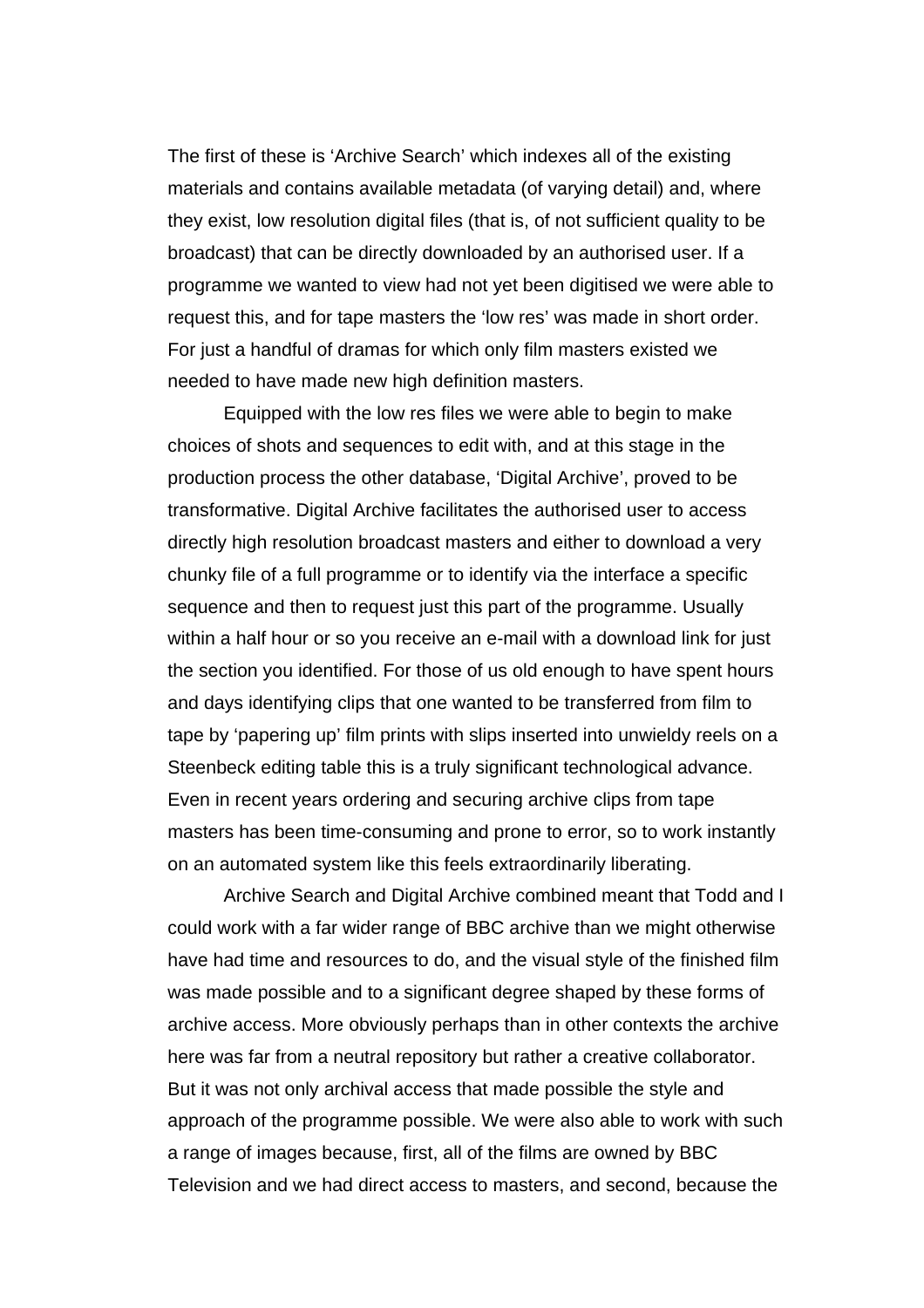documentary uses the extracts 'for the purpose of criticism or review' and always with appropriate acknowledgement. As such, under the 'fair dealing' provisions of section 30 of the Copyright, Designs and Patents Act 1988, the integration of the clips does not infringe any copyright in the work. And so we have been able to draw on such a wide range of extracts without needing to secure extensive permissions or pay prohibitive fees.

This legislation, however, is specific to the United Kingdom and would not apply were we to distribute the film and its extracts abroad. Moreover, as a BBC commission the film can employ all of the extracts (and also BBC photos) without a direct charge to the budget. But if we wished to release a DVD or make the documentary available on a commercial streaming service we would be required (not unreasonably) to negotiate fees for the extracts and images, and the return would almost certainly not make this viable. As a consequence it is extremely unlikely that Drama out of a Crisis will have a life beyond its screenings on BBC Four and the year that it will stay on BBC iPlayer.

### **The graphics**

Thoughtful, integrated graphic design can add immeasurably to a documentary, although too often it can be one of the last elements to be considered, once almost everything else was in place. Drama Out of a Crisis required an overall design that would contribute to situating the archive and the issues in their historical moment, and help bring together the drama with the political and social world of the 1970s as well as with the production context in which the plays and films of the series were made. The original treatment conceived the film as structured in chapters, each of would need headings, and it also seemed likely that the opening would graphics-heavy so as to communicate basic facts about the series as well as the breadth of the commissions and the extraordinary range of contributors both before and behind the cameras.

Ian Cross started our discussions with mood boards culled from Pinterest and elsewhere of graphic elements from the 1960s and '70s – book covers, especially Penguins, were one important reference, along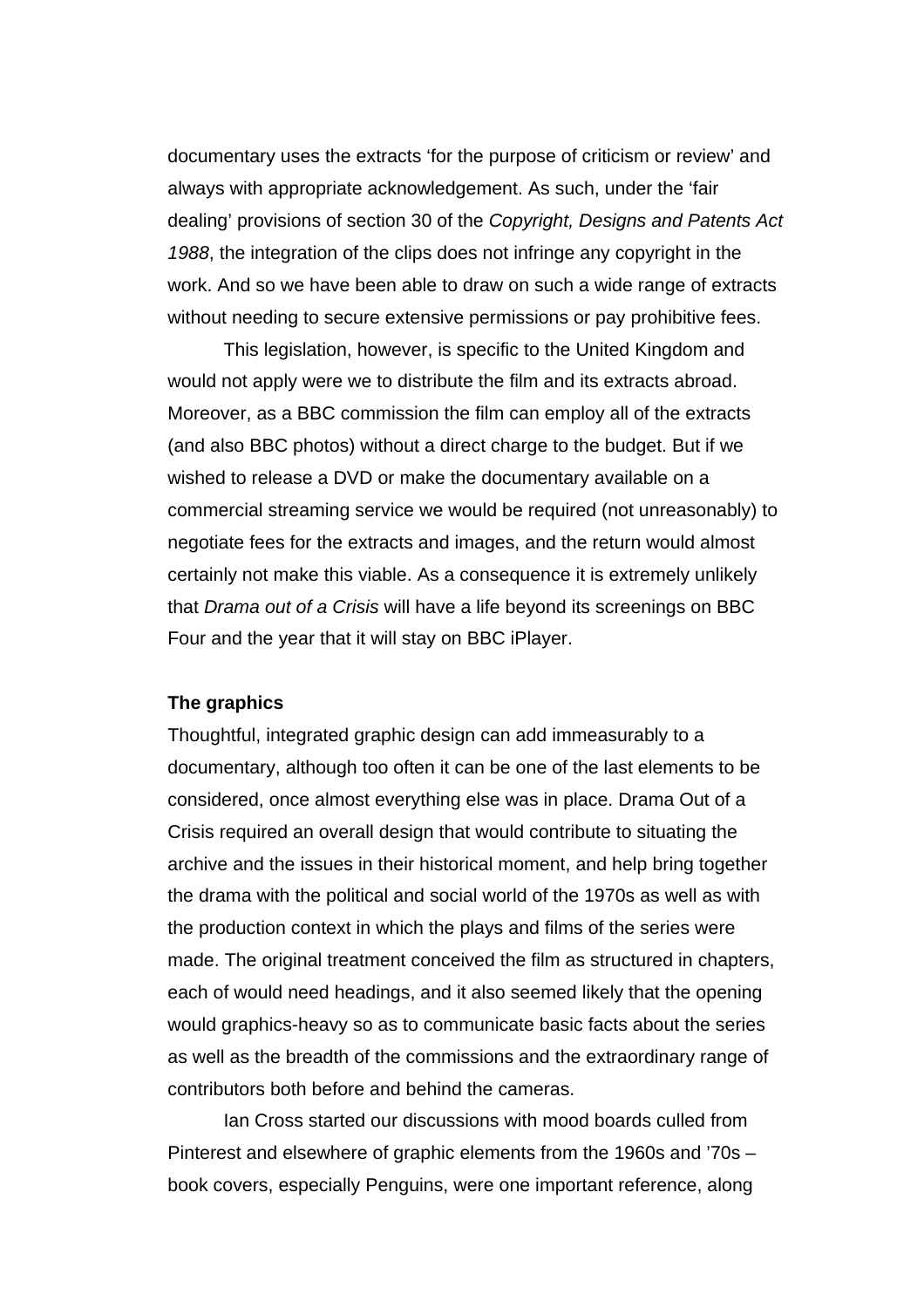with record sleeves, posters and other traces of the time. We also drew on the distinctive Play for Today title sequences, of which there were seven in all, each with individual styles and typography. Just as important to the mix were printed materials related to the original series: scripts and production paperwork, publicity materials, and Radio Times features and billings. All of these feature in Ian's layerings and composites and animated scribblings in the opening three minutes and also fed into the chapter headings. Indeed, the idea of the script as the originary element of every Play for Today became centrally important, with page layouts, punched holes, tape marks and paperclips as structuring elements, along with a typewriter typeface for caption lines identifying writers and directors on extracts and contributing a selection of credits for each interviewee.

One other crucial component was the materiality of both filmmaking and recording to videotape, so that throughout the graphics we used edge numbers and leaders from film prints, studio clocks and ident boards, and also 'glitches' like film 'flashes' and image distortions and break-ups that open up the technical processes of television production. Closely related to this was our use of moving image records of the electronic studio in operation in the 1960s and 1970s. A behind-the-scenes Monitor film Making The Bedmakers was an invaluable source to illustrate the production context for drama from which producer Tony Garnett and director Ken Loach aspired to escape with their ground-breaking slices of social realism for Play for Today's predecessor The Wednesday Play. We also drew heavily on a half-hour film made by the BBC in 1971 for young people, Behind the Scenes: A Tour Around Television Centre. And we searched, without much success, for photographs showing the making of individual Plays for Today. Documenting the operation of television drama was not a priority for the corporation's stills photographers in these years.

#### **Abstracting the interviews**

We shot 13 interviews over four days at the end of January and in the first week of February, more than a month before even the inkling of a lockdown. Elements from ten of these feature in the documentary. We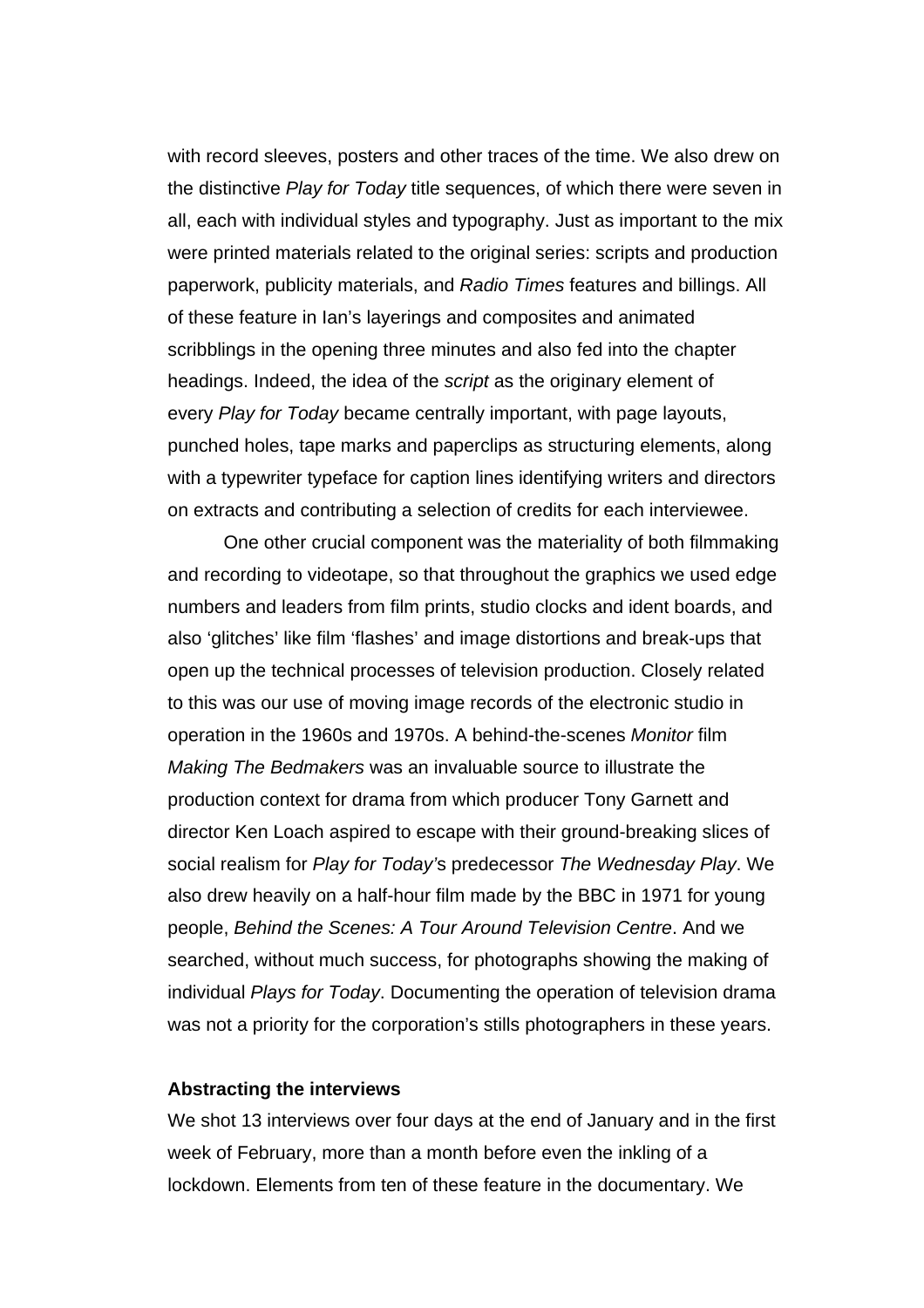started with the conviction that an interviewee who was a participant in whatever one is asking about will invariably contribute something significantly more than a commentator. Moreover, this extra value is not (simply) accuracy or detail or comprehensiveness, but something much more intangible: authenticity, or texture, or what some theorists might identify as 'atmosphere'. The featured interviews as a consequence have qualities that exceed the information or ideas they convey, with the ways in which contributors use their hands, how they smile and sit and shrug, and indeed how for a moment or two they sit in silence are fragments of the history with which the film engages.

It was also important to achieve a consistent, meant style across the interviews, with the focus centred on the contributors and not on the surroundings of an office or living room. Abstracting them from the everyday was a way to achieve this, and so we filmed them in a small central London studio against a range of colour rolls as backgrounds for our main "A" camera. The choice of which hue backed which interviewee was largely random and the range was dictated by what had been left over from previous shoots in the space. Extending the idea of foregrounding of production technologies and techniques, wwe set a second, "B" camera that revealed our own studio set-up, and we also requested that each interviewee use a clapperboard to begin the recording.

In cutting and shaping the material we paid attention to the expressive and performative qualities of the interviews as well as what was actually being said. Todd MacDonald also developed distinctive and innovative techniques in the cutting of the interviews. Because they were shot to a high technical standard with a 4K camera, in addition to editing between moments, we could cut "into" the images of both cameras. The pictures were recorded at such a high resolution that we could digitally find new framings without any noticeable loss of quality for our HD master. So Todd was able to re-position our subjects and conjure up close-ups from mid-shots, even though both A and B cameras had held static frames throughout the filming. The result is dynamic and visually rich, and was used to bring emphasis to and enhance the impact of a spoken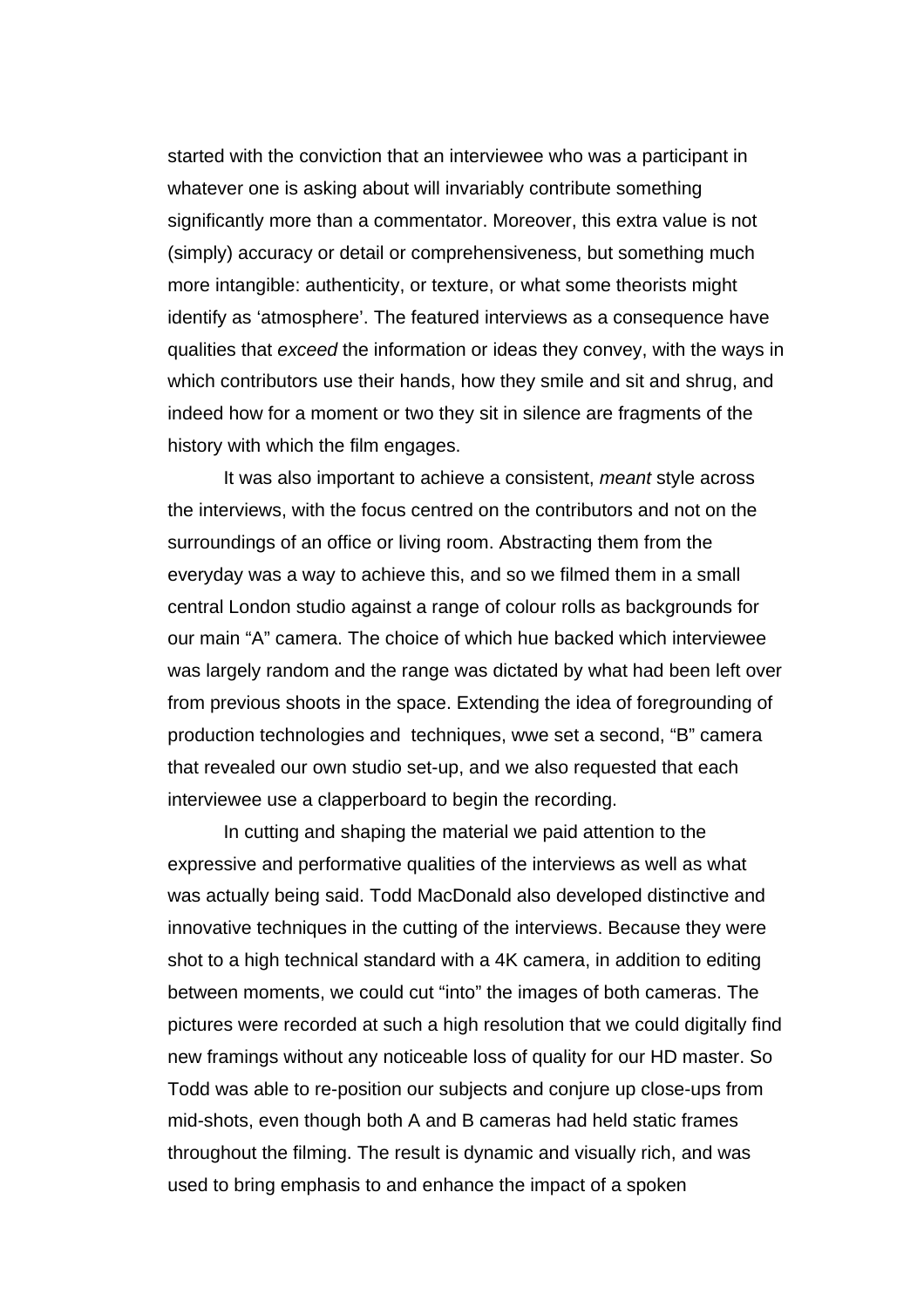contribution, but it also draws attention to our own production process, reminding the viewer that all of this is a construction, an interpretation.

#### **Style and self-reflexivity**

Having spent many years both producing and researching arts documentaries, including those incorporating archival moving images, my conviction on setting out to make Drama Out of a Crisis was that such films employed staid and static screen languages that had hardly changed in five decades. Their frames were invariably filled with single images and their intention was to offer to the viewer supposedly direct access to a world in front of the camera. Kenneth Clark was doing this in Civilisation (1969) more than fifty years ago, and Simon Schama in The Romantics and Us (2020) is still doing much the same. Nor in most arts documentaries made for television is there any attempt to acknowledge the processes of mediation, or a concern to offer any sense of selfreflexive presentation. As we looked for alternatives Todd MacDonald and I recognised our fascination with the ways in which during lockdown screen performance especially, but other media offerings too, quickly developed sophisticated split-screen languages, multiplying image streams within the overall frame and making creative juxtapositions across and within individual elements. Moving image history features a multitude of earlier but somehow still marginal explorations of the languages of splitscreen. At the same time it seemed that, in large part because of the ubiquity of Zoom, Teams and similar interfaces in all of our lives under lockdown, split-screen 'spatial montages' had become mainstream in new ways, and we were intrigued to explore whether we could bring something of this style to Drama Out of a Crisis.

The split-screen sequences in the documentary serve a number of purposes. They permit references to a much wider range of archive material, and a much greater number of plays, than would have been possible in a straightforward linear edit of the same duration. They offer the possibility of compressing and perhaps even enhancing a lengthy archive sequence, as the film does to relate the story of Shadows on our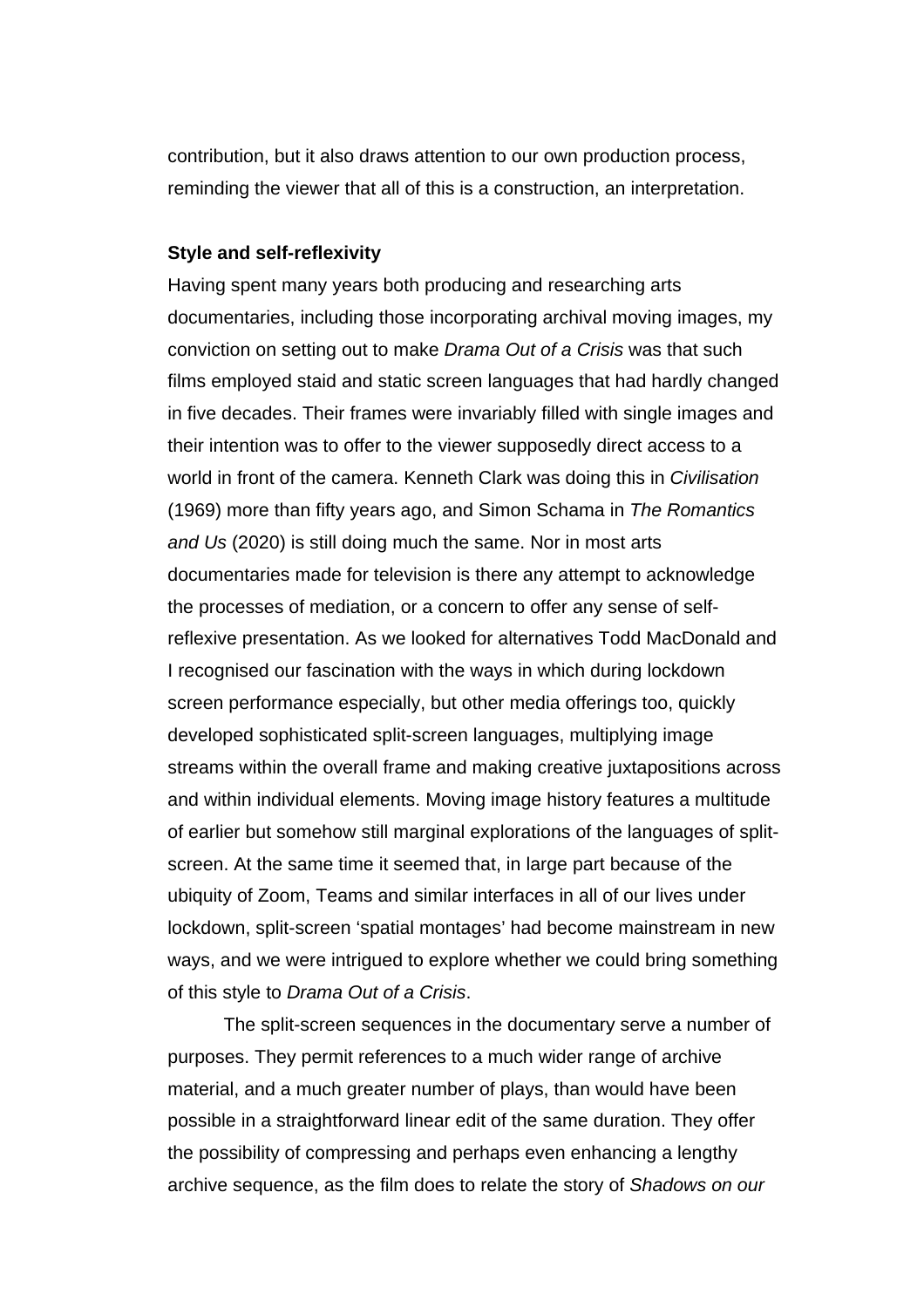Skin and with the ending of The Garland. They offer connections between extracts and people, offering a variation on the conventional voice-over full-frame extract so often employed, as we when Margaret Matheson and Alan Clarke, in an archive fragment, speak about Scum. At certain moments the split-screens suggest connections between people, as when an archive clip of the late Tony Garnett from some 25 years ago appears to be 'listening" to Ken Loach speaking in 2020. This is then enriched with a sequence of side-by-side end title frames exemplifying the closeness of their professional relationship, to which Ken also refers in his interview. And the split-screens allowed us to adopt a playful attitude to the archive, as when an archive clip of Dennis Potter is mirrored so that he speaks either side of the mirrored title sequence of his Double Dare.

The film is visually richer, denser, more distinctive thanks to the split-screens. Taken together with the editing of the interviews and the graphics, the split-screens also achieve a deliberately self-conscious or self-reflexive style. This is a film that constantly draws attention to itself and to the processes of its production. In his 1995 book Televisuality: Style, Crisis, and Authority in American Television, the scholar John T. Caldwell identified the appearance in television programming, and especially drama, of the time of what he dubbed 'televisuality'. Earlier television, he suggested, had been content to transmit directly what was in front of a camera, whether that was a news broadcast, a sports event or a quiz show. But now television was starting to showcase its visual inventiveness and to move beyond a grounding in the idea of the relay. In her exceptional study of the BBC's 2005 classic serial Bleak House, Christine Geraghty neatly characterises Caldwell's analysis:

Increasingly, style was upfront, designed to be noticed and enjoyed, the experience itself, not just something to support the content. And, although television drama was by no means the main plank of his argument, televisuality was to be found, not only in artistic dramas aimed at a specialist audience, but in popular television series such as Hill St Blues and Miami Vice. This interest in style as